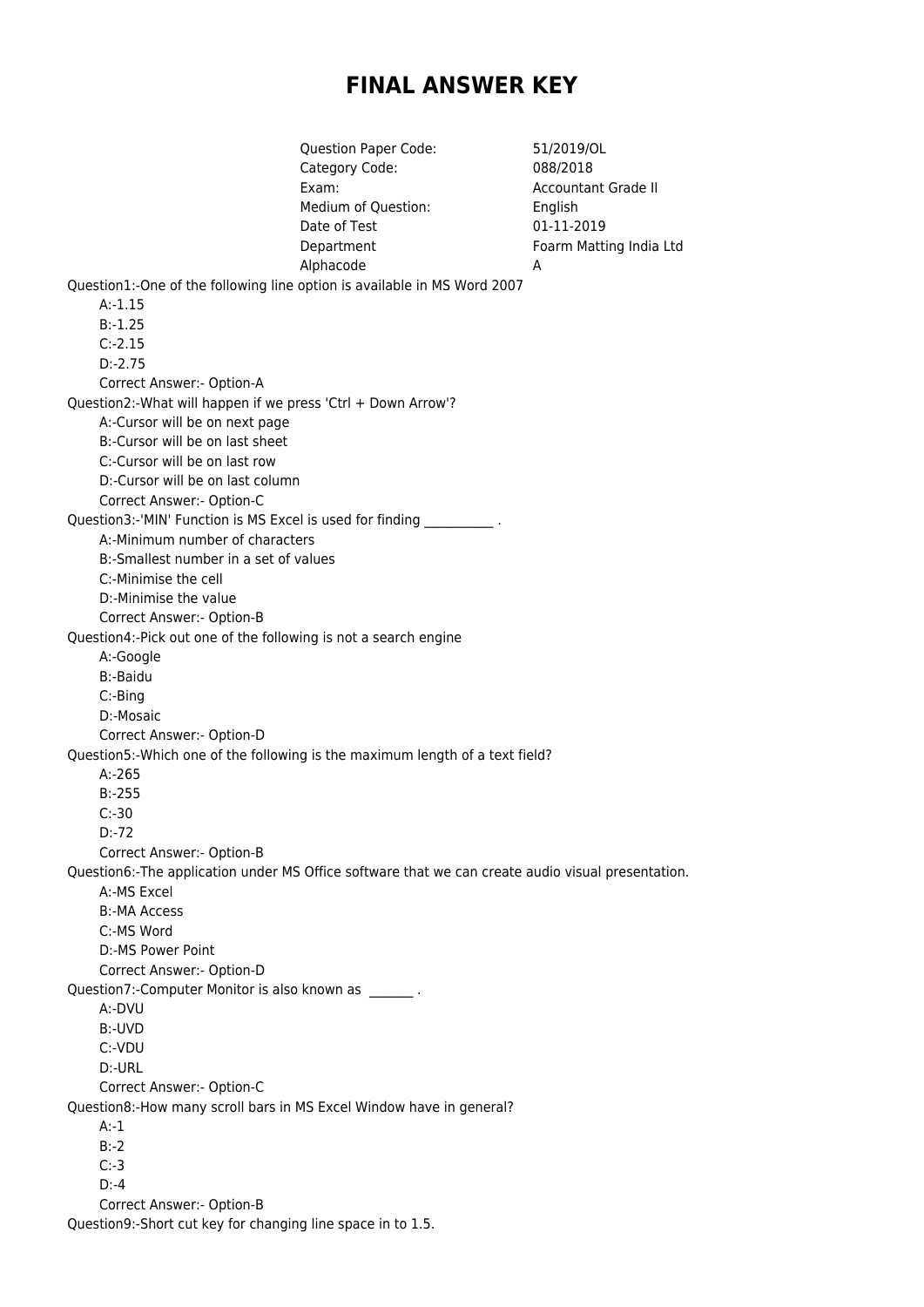$A:$ -Ctrl  $+1$  $B:-CtrI + 2$  $C$ :-Ctrl  $+3$  $D$ :-Ctrl + 5 Correct Answer:- Option-D Question10:-Foot notes are printed at the  $\qquad \qquad .$  A:-bottom of a page B:-end of the document C:-top of a each page D:-last page of the document Correct Answer:- Option-A Question11:-One of the following is not a DTP Software. A:-Adobe Frame Maker B:-ISM Publisher C:-Corel Venture D:-Adobe Photoshop Correct Answer:- Option-D Question12:-Maximum number of rows can insert in a MS Word Table A:-32767 B:-23767 C:-23677 D:-None of these Correct Answer:- Option-A Question13:-4 Bit =  $\frac{$  A:-1 Byte B:-1 KB C:-1 MB D:-1 Nibble Correct Answer:- Option-D Question14:-Pick out one of the following is not a secondary Memory. A:-ROM B:-iPod C:-Hard Disk D:-Flash Drive Correct Answer:- Option-A Question15:-Which is the shortcut key for Replace Dialogue Box  $A$ :-Ctrl + Q  $B:-CtrI + F4$  C:-Ctrl + H D:-none of these Correct Answer:- Option-C Question16:-'Word Art' option is available in \_\_\_\_\_\_\_ Ribbon. A:-Home B:-Insert C:-Page Layout D:-Format Correct Answer:- Option-B Question17:-Default Font in MS Word 2007. A:-Calibri B:-Times New Roman C:-Arial D:-None of these Correct Answer:- Option-A Question18:-File extension of MS Publisher File name. A:-.mdb B:-.pub C:-.mpub D:-.accdb Correct Answer:- Option-B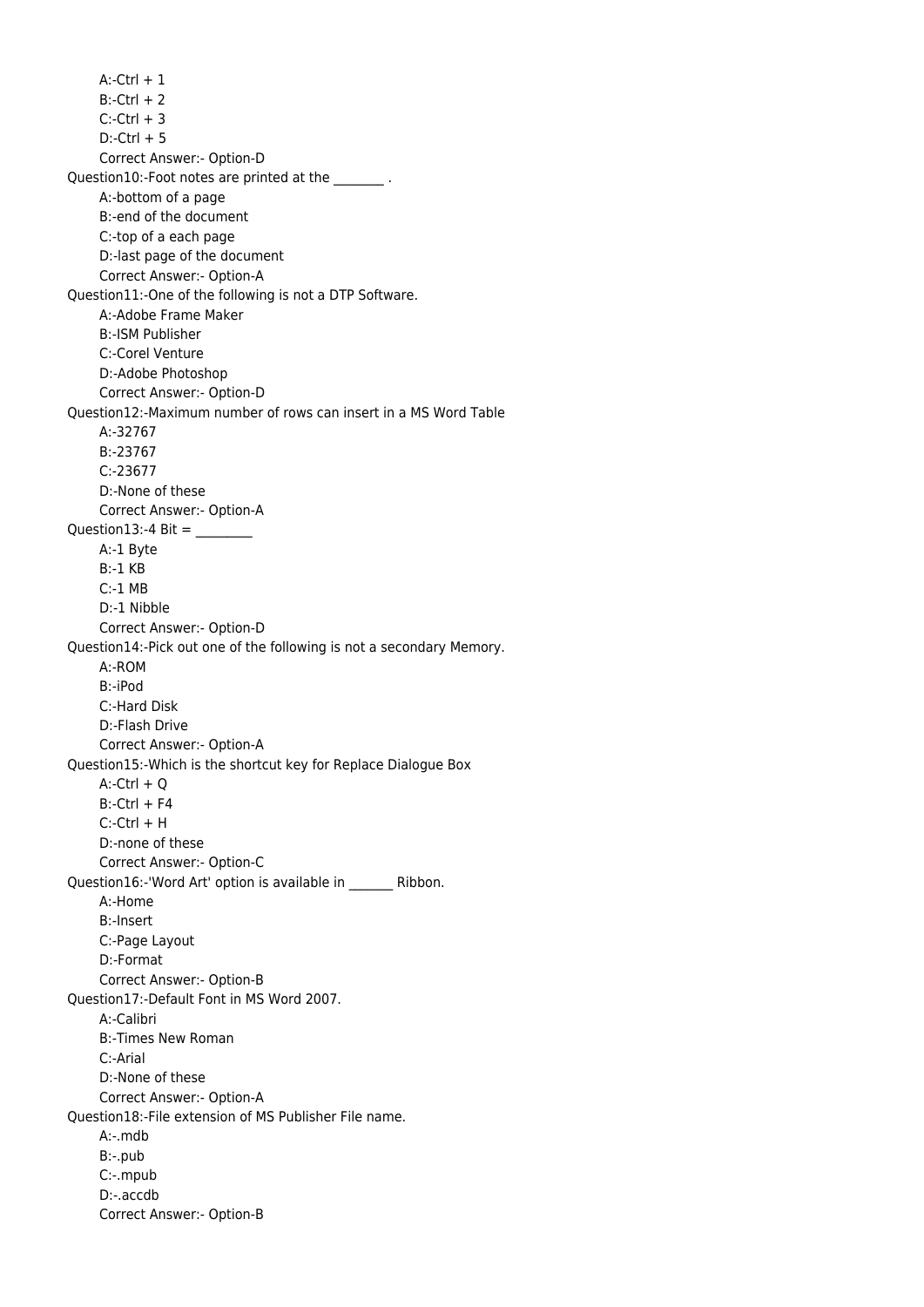Question19:-Open office component for spread sheet similar to Microsoft Excel. A:-Writer B:-Draw C:-Calc D:-Impress Correct Answer:- Option-C Question20:-Full form of HTTP. A:-Hypertest Transfer Protocol B:-Hypertest Transform Protocol C:-Hypertext Transfer Protocol D:-Hypertext Transfer Prototype Correct Answer:- Option-C Question21:-Research and development cost is an example of A:-Imputed cost B:-pre-production cost C:-Sunk cost D:-conversion cost Correct Answer:- Option-B Question22:-When the price of materials are fluctuating widely, which is the most effective method of issue of materials A:-FIFO B:-LIFO C:-Weighted average method D:-Simple average method Correct Answer:- Option-C Question23:-Which is cost accounting record? A:-Bill of material B:-Bin card C:-Store ledger D:-material requisition Correct Answer:- Option-A Question24:-Which method of costing is followed by general engineering workshops? A:-batch cost B:-unit cost C:-job cost D:-operation cost Correct Answer:- Option-C Question25:-Find out EOQ from the following Annual usage -6000 units, cost of material per unit Rs.20. cost of placing an order Rs.60. Annual carrying cost of one unit is 10% of inventory value A:-600 unit B:-1200 unit C:-120 unit D:-360 unit Correct Answer:- Option-A Question26:-Obsolete stock is those A:-have low turnover B:-having no demand for technological changes C:-having no present demand, but it may be in future D:-having high demand when price decreases Correct Answer:- Option-B Question27:-Which of the following is not an indirect cost A:-wages of production department machine operator B:-wages of a production department cleaner C:-materials used for machine maintenance in the production department D:-materials used to clean the production department floor Correct Answer:- Option-A Question28:-Royalties paid for the use of patent is an example A:-Direct cost B:-selling overhead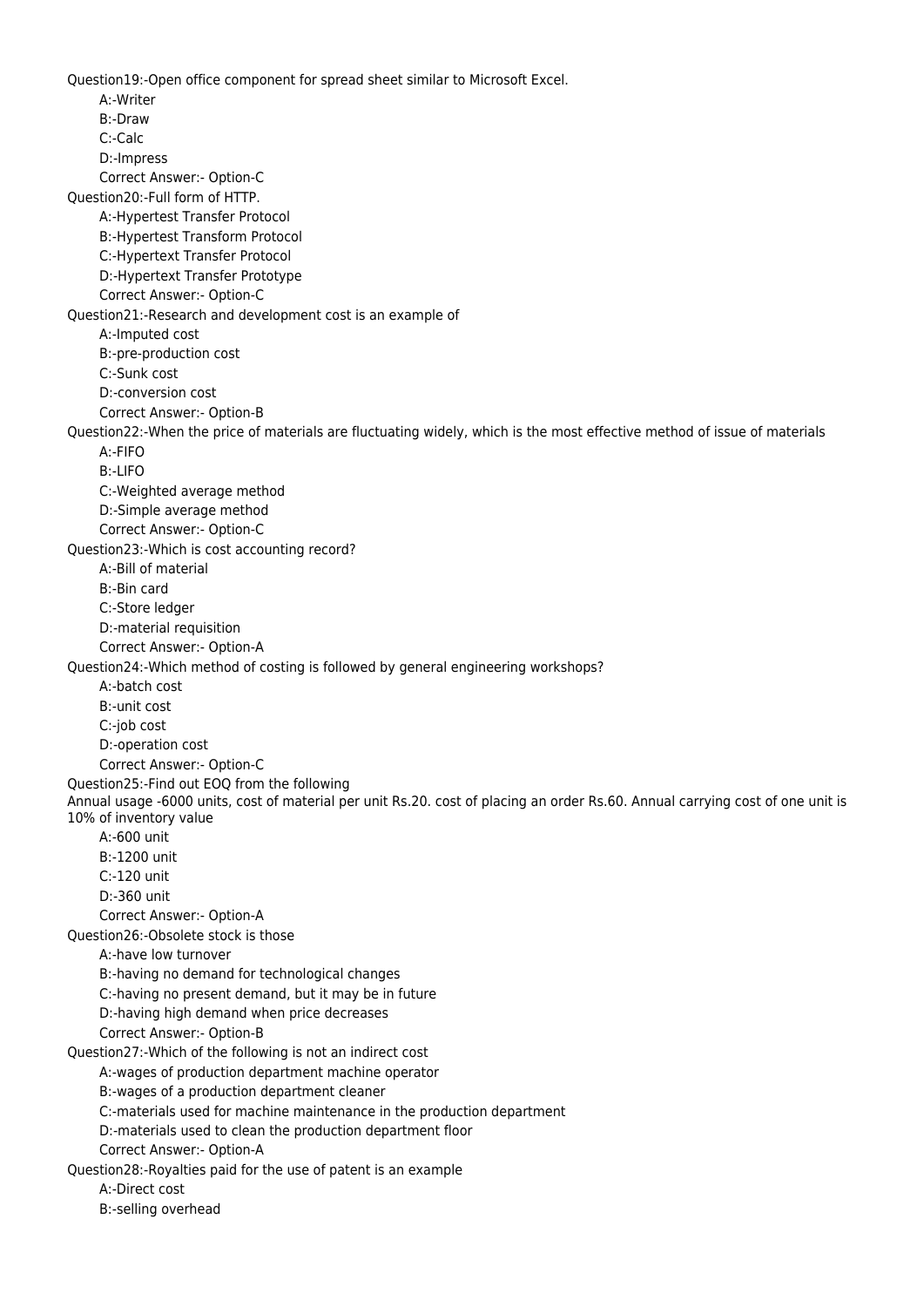C:-indirect cost D:-production cost Correct Answer:- Option-A Question29:-If vendors are issued fully paid shares of Rs.2,00,000 in consideration of net assets of Rs.1,80,000, the balance of Rs.20,000, will be debited to A:-P&L a/c B:-Goodwill a/c C:-Capital reserve a/c D:-General reserve a/c Correct Answer:- Option-B Question30:-Discount allowed on reissue of forfeited shares is debited to A:-discount on issue of shares a/c B:-forfeited shares a/c C:-P&L a/c D:-capital reserve a/c Correct Answer:- Option-B Question31:-The balance of sinking fund investment a/c after the realization of investment is tranferred to A:-P&L a/c B:-debenture a/c C:-sinking fund a/c D:-debentures suspense a/c Correct Answer:- Option-C Question32:-Divisible profit does not include A:-Reserve fund B:-Profit of revaluation of asset C:-pre-incorporation profit D:-dividend equalization profit Correct Answer:- Option-B Question33:-Preliminary expenses are transferred by the vendor company at the time of amalgamation to A:-realization a/c B:-equity shareholders a/c C:-purchasing company a/c D:-goodwill a/c Correct Answer:- Option-B Question34:-In case of insurance companies the legal fees with respect of claims is shown in A:-revenue a/c B:-P&L a/c C:-P&L appropriation a/c D:-Balance sheet Correct Answer:- Option-A Question35:-In case of banking company the VRS expenditure is treated as A:-deferred revenue expenditure B:-capital expenditure C:-revenue expenditure D:-operating expenditure Correct Answer:- Option-A Question36:-Taxation provision made by the subsidiary company will appear in consolidated balance sheet as an item of A:-current liability B:-revenue profit C:-capital profit D:-non current liabiltiy Correct Answer:- Option-A Question37:-In hotel business room rate is fixed on the basis of A:-no. of available rooms which can be hired out during a particular period B:-the estimated cost of operation during a particular period C:-the expected fair return on the investment D:-All the above Correct Answer:- Option-D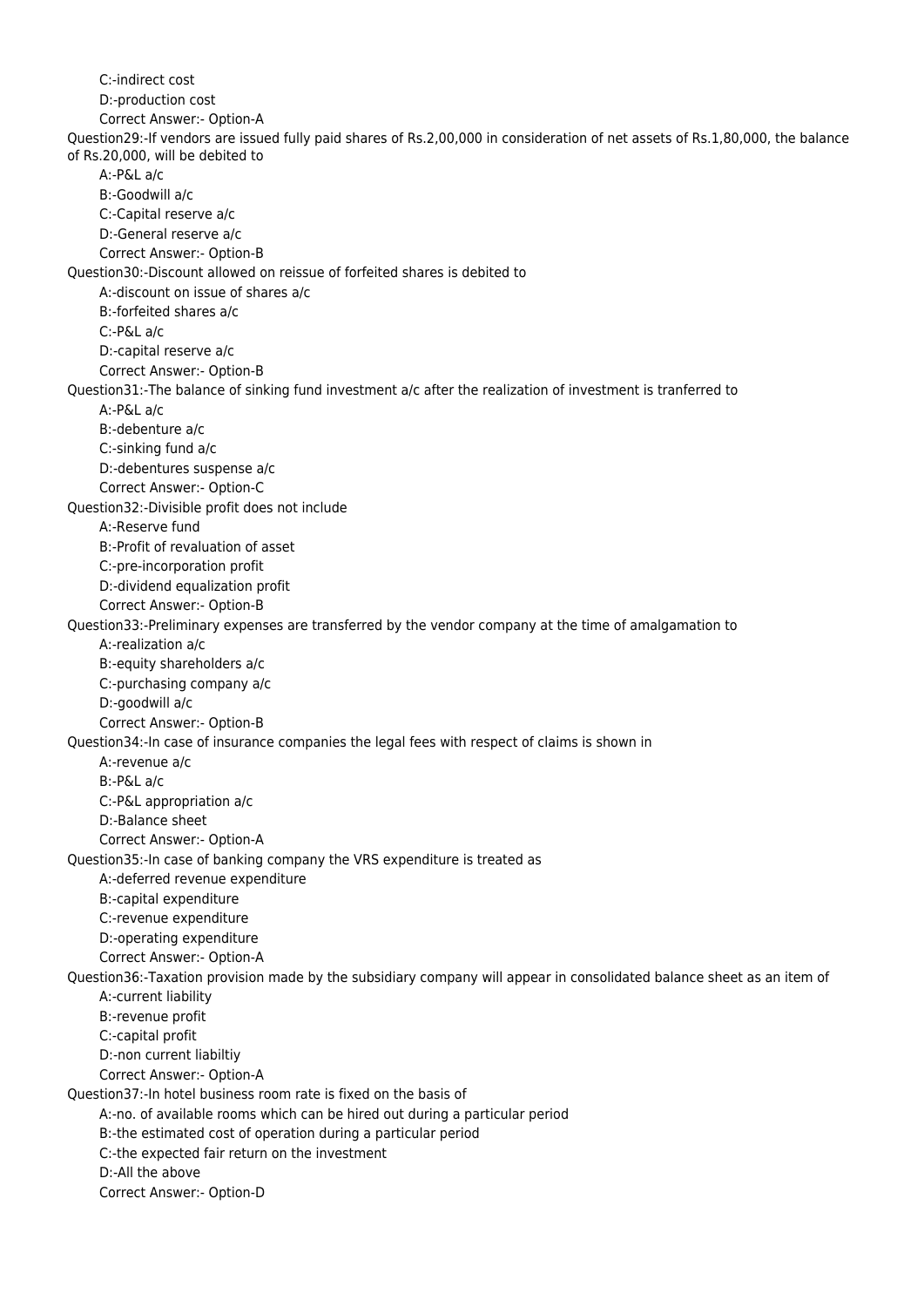Question38:-A and B are partners in a business sharing profit and loss in the ratio of 3:2 they admit a new partner C with 1/5 share in the profits. Calculate the new profit sharing ratio of the partners

 A:-12:8:5 B:-4:2:3 C:-5:2:1 D:-6:4:3 Correct Answer:- Option-A Question39:-General provision for doubtful debts in case of standard assets is to be made by a banking company is  $A - 0.1%$  B:-0.40% C:-1% D:-0.25% Correct Answer:- Option-B Question40:-When actual loss is less than the normal loss, it is A:-normal waste B:-abnormal waste C:-normal gain D:-abnormal gain Correct Answer:- Option-D Question41:-............. variance is that portion of material cost variance which is due to the difference between actual quantity consumed and standard quantity specified A:-material usage B:-material yield C:-material mix D:-material cost variance Correct Answer:- Option-A Question42:-What will be the main reason for labour rate variance? A:-inefficient workers B:-defective tools, plant and machinery C:-insufficient training of workers D:-change in basic wage rate Correct Answer:- Option-D Question43:-Subdivision of overhead volume variance are A:-efficiency variance B:-capacity variance C:-calendar variance D:-all the above Correct Answer:- Option-D Question44:-From the following budget, which gives a summary of all functional budget A:-capital budget B:-master budget C:-flexible budget D:-discretionary budget Correct Answer:- Option-B Question45:-Metal pieces left in utensil manufacture is an example of A:-joint product B:-by-product C:-scrap D:-waste Correct Answer:- Option-C Question46:-Operating costing is applicable in A:-electricity companies B:-water works C:-shipping companies D:-metal product companies Correct Answer:- Option-D Question47:-From the following which is not a part of job costing procedure A:-production order B:-cost of sales account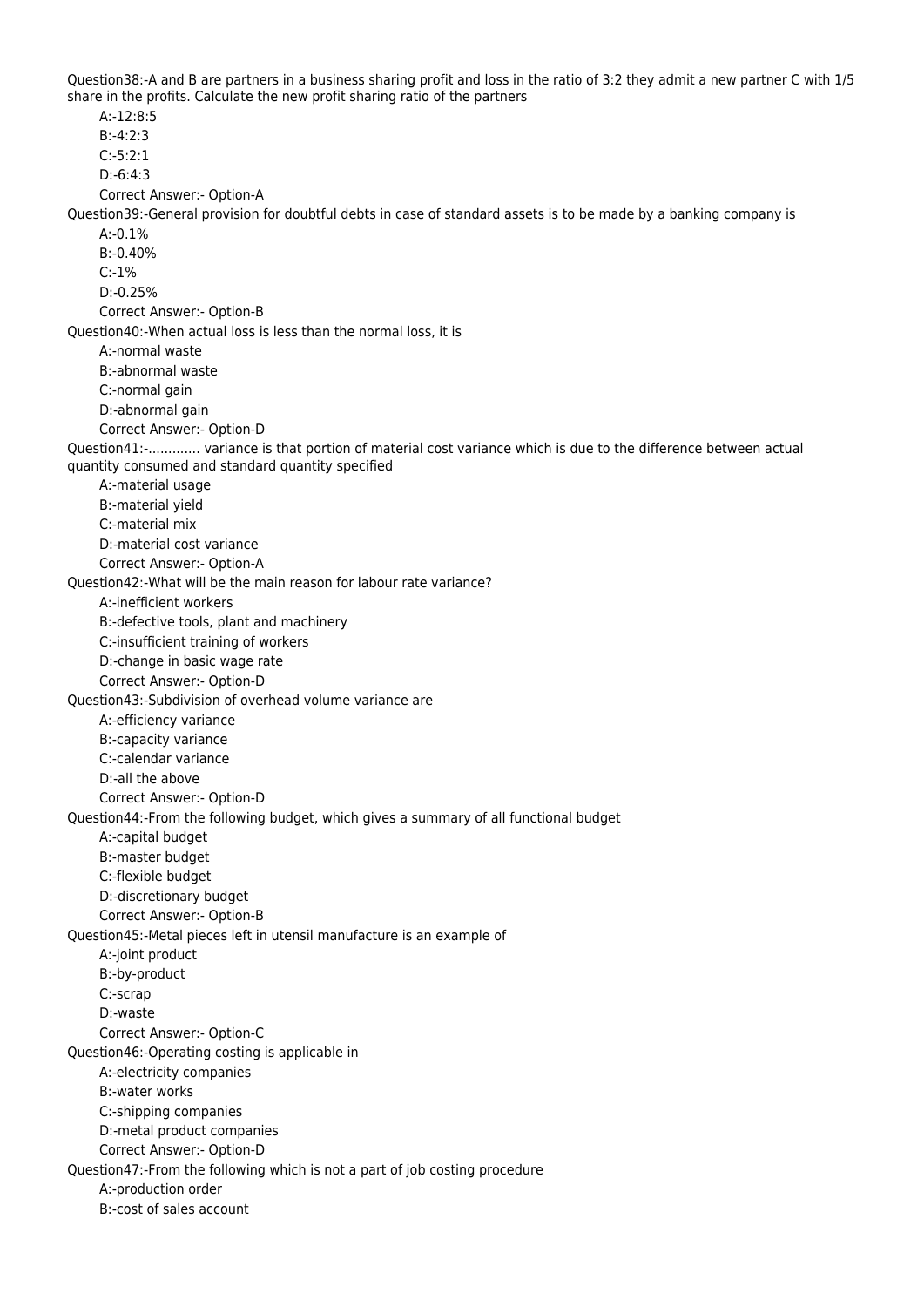C:-cost card D:-cost sheet Correct Answer:- Option-C Question48:-Which is not come under selling and distribution overhead A:-transportation B:-warehouse Rent C:-general managers salary D:-Demurrage, wharfage Correct Answer:- Option-C Question49:-Over absorbed overhead due to defective planning are charged to A:-costing P& L A/C B:-overhead reserve a/c C:-overhead suspense account D:-Cost sheet Correct Answer:- Option-A Question50:-Under Gantt's task and bonus plan, no bonus is payable to a worker, if his efficiency is less than A:-100% B:-80% C:-110% D:-125% Correct Answer:- Option-A Question51:-In Haley plan a worker gets bonus equal to ---- of time saved A:-50% B:-25% C:-20% D:-10% Correct Answer:- Option-A Question52:-Wages sheet is prepared by A:-payroll department B:-time keeping department C:-personnel department D:-cost accounting department Correct Answer:- Option-A Question53:-Which of the following is an example of direct labour cost? A:-crane operator in a factory B:-wages paid to a tailor of a readymade garments C:-wages paid to inspectors of ready made garments D:-wages paid to electrician of ready made garments Correct Answer:- Option-B Question54:-Which costing method is followed by a cement industry A:-batch costing B:-job costing C:-unit costing D:-process costing Correct Answer:- Option-D Question55:-How can you calculate labour turnover A:-no. of employees left during a period/average no. of employees during a period X 100 B:-no. of separation during a period+no. of additions/average no. of employees during a period X 100 C:-(no. of separation during a period+no. of additions/2)/ average no. of employees during a period X 100 D:-no. of workers replaced during a period/ average no. of employees during a period X 100 Correct Answer:- Option-D Question56:-Minimum stock level = A:-minimum consumption x minimum reorder level B:-re-order level - (normal consumption x normal reorder period) C:-(reorder level+reorder quantity) - (minimum consumption x minimum reorder period) D:-normal consumption x minimum reorder level Correct Answer:- Option-B Question57:-Which is the most favorable method of material control of spare parts A:-VED analysis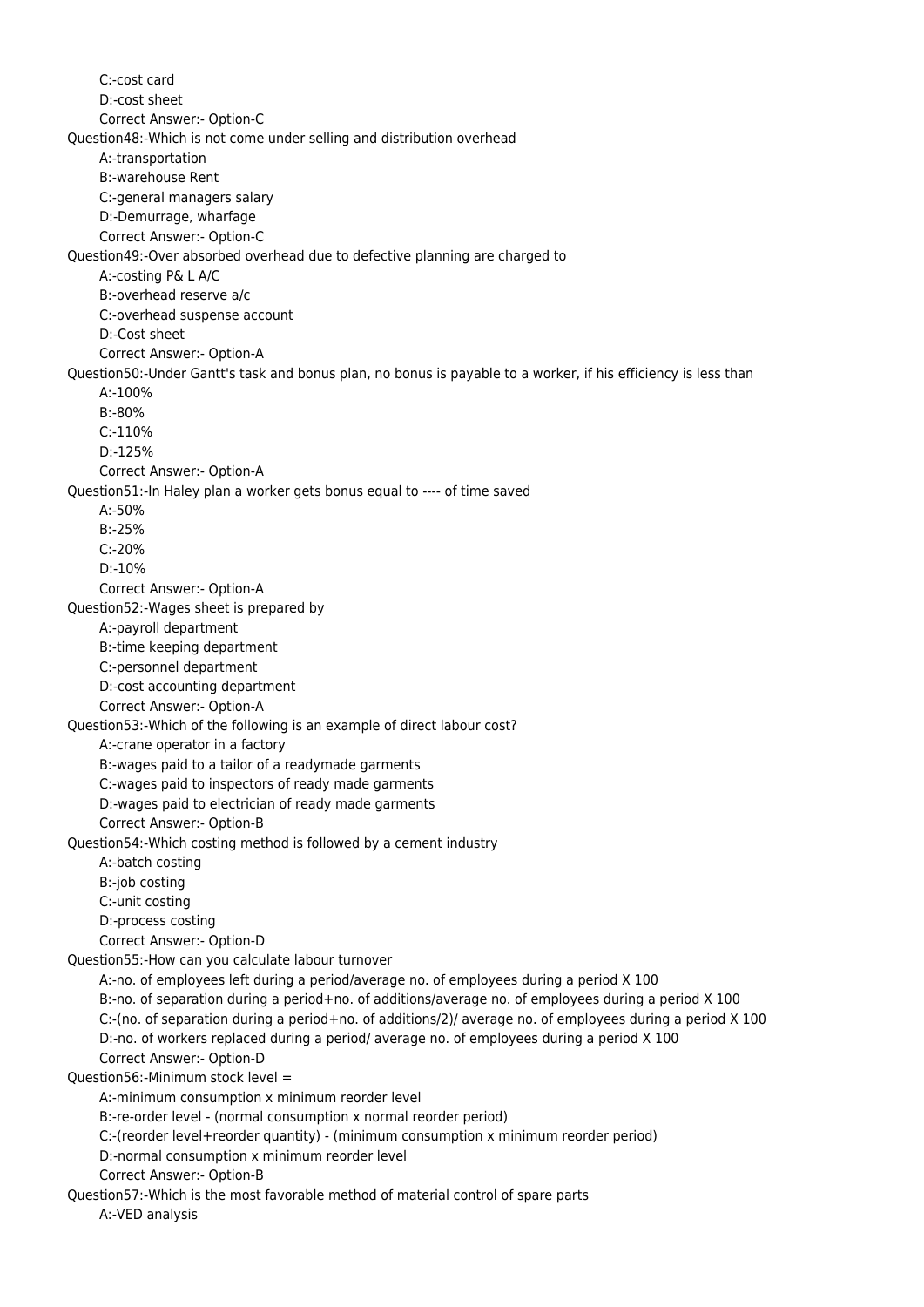B:-ABC analysis C:-FSND analysis D:-Just in time inventory system Correct Answer:- Option-A Question58:-Special Economic Zone Act came into existence A:-23 June 2005 B:-23 June 2007 C:-25 June 2003 D:-25 June 2007 Correct Answer:- Option-A Question59:-Financial accounting is different from cost accounting in respect of A:-collection of cost B:-recording cost C:-allocating cost D:-controlling costing Correct Answer:- Option-D Question60:-Prime cost + variable OH A:-factory cost B:-marginal cost C:-cost of production D:-cost of sales Correct Answer:- Option-B Question61:-When profit is 20% on sales, it will be ----- of cost price A:-80% B:-25% C:-75% D:-60% Correct Answer:- Option-B Question62:-For reducing the labour cost per unit which of the following factors is the most important A:-Low wage rates B:-higher input-output ratio C:-strict control & supervision D:-longer hours of work Correct Answer:- Option-B Question63:-In transport costing, an example of fixed cost is A:-license fees B:-tyres and tubes C:-wages of driver D:-repairs and painting Correct Answer:- Option-A Question64:-Which is not considering while preparing final accounts A:-loss on sale of capital assets B:-fines and penalities C:-notional rent D:-damages payable by law Correct Answer:- Option-C Question65:-If the rate of gross profit is 25% on cost of goods sold and the sales are Rs.100000, the amount of gross profit will be A:-Rs.25000 B:-Rs.20000 C:-16667 D:-26667 Correct Answer:- Option-C Question66:-Which of the following is not a group bonus plan A:-priestman Plan B:-Towne Plan C:-Rucker Plan D:-Bedaux Plan Correct Answer:- Option-D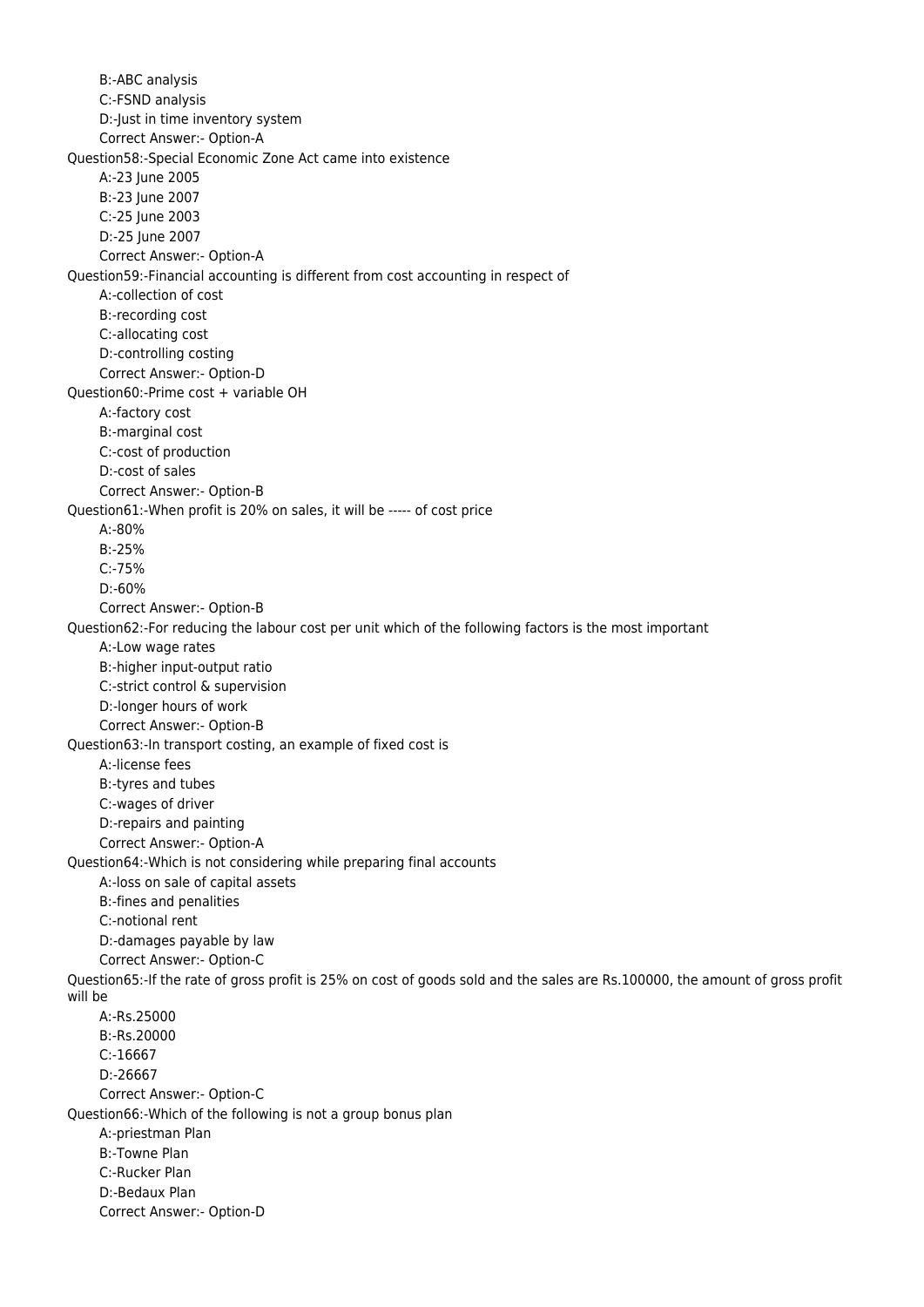Question67:-Which is not a method of segregating Semi-variable cost A:-high and low point method B:-method of average C:-scatter Diagram Method D:-Alpha coding method Correct Answer:- Option-D Question68:-Wages paid to the casual workers are treated as A:-factory expense B:-direct cost C:-direct expense D:-factory overhead Correct Answer:- Option-A Question69:-Motion study was developed by A:-F.B.Gilbrith B:-F W Taylore C:-Merrik D:-Rucker Correct Answer:- Option-A Question70:-Time and motion study is done by A:-personnel department B:-engineering department C:-payroll department D:-cost accounting department Correct Answer:- Option-B Question71:-Reversionary Bonus is bonus paid by Life Insurance Companies A:-every year B:-along with the maturity value C:-in cash every half year D:-to employees Correct Answer:- Option-B Question72:-Tax paid in advance in case of Banking Companies are included in A:-Schedule 2 B:-Schedule 7 C:-Schedule 11 D:-Schedule 9 Correct Answer:- Option-C Question73:-Claims against the bank not acknowledged as debt A:-contingent liability B:-Current liability C:-Short term liability D:-Long term liability Correct Answer:- Option-A Question74:-In banks the posting of entries is done from A:-Records B:-Subsidiary books C:-Slips D:-computer Correct Answer:- Option-C Question75:-A stock worth Rs.500000 is insured for Rs.300000 only. And the loss incurred due to fire is Rs.200000. The policy contains average clause. The claim admitted by the insurance company will be A:-Rs.500000 B:-Rs.200000 C:-Rs.120000 D:-Rs.125000 Correct Answer:- Option-C Question76:-Assets acquired by banks in satisfaction of claims is called A:-banking assets B:-acquired assets C:-purchased assets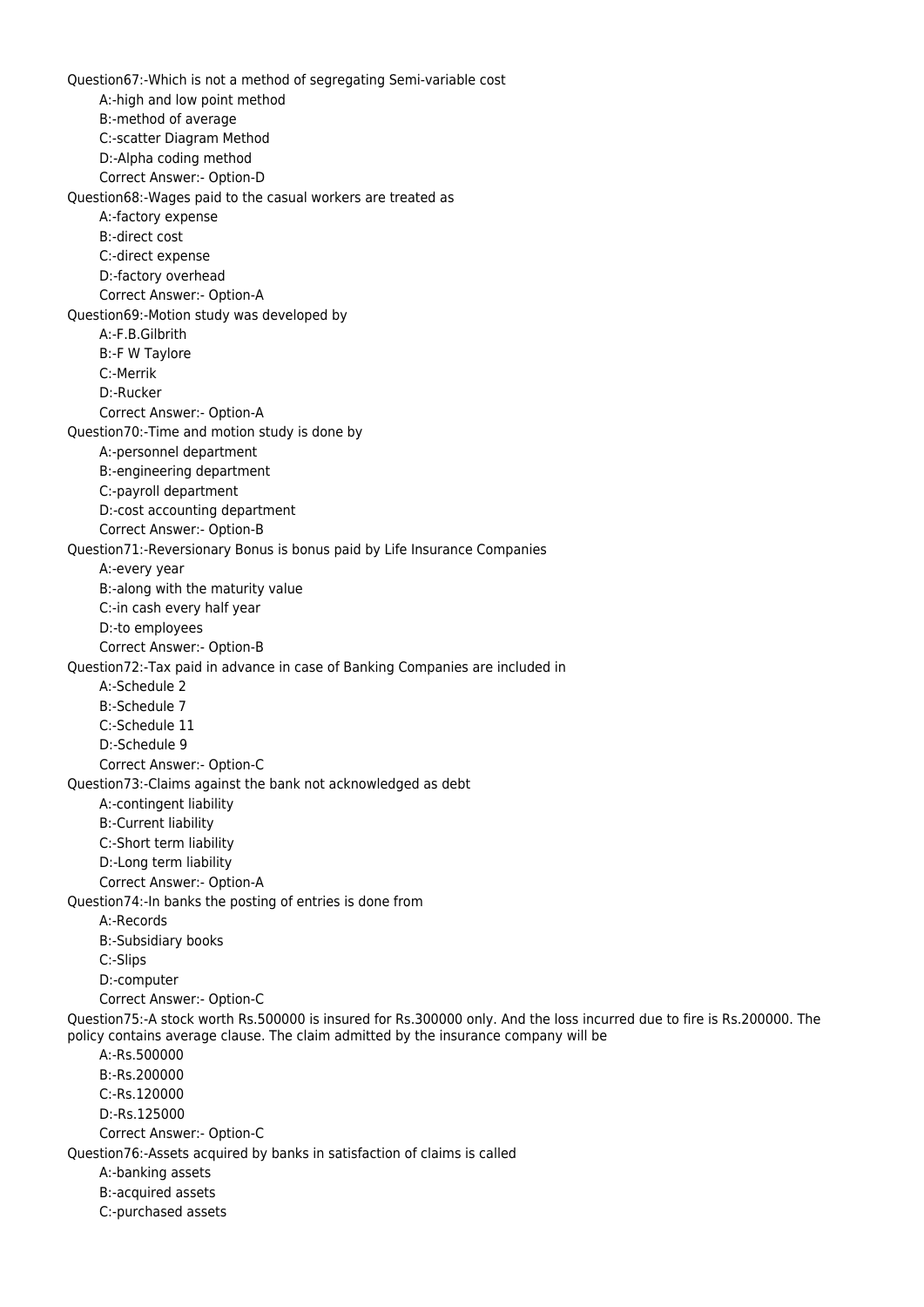D:-non banking assets Correct Answer:- Option-D Question77:-The statement prepared by Life Insurance Company to find out profit A:-policy holders account B:-shareholders account C:-valuation balance sheet D:-balance sheet Correct Answer:- Option-B Question78:-Investment made to earn regular income A:-Short term investment B:-fixed investment C:-trade investment D:-marketable investment Correct Answer:- Option-B Question79:-The account prepared to find out the stock as on the date of fire A:-trading account B:-stock account C:-memorandum trading account D:-loss of stock account Correct Answer:- Option-C Question80:-Overriding commission is given for A:-selling goods at higher price B:-for bearing loss C:-for bearing expenses D:-for bearing bad debts Correct Answer:- Option-A Question81:-AS-3 relates to ........... A:-cash flow statement B:-valuation balancesheet C:-disclosure of accounting policies D:-accounting for amalgamation Correct Answer:- Option-A Question82:-'anticipate no profit but provide for all possible losses' is based on ---- concept/convention A:-consevatism B:-consistancy C:-revenue D:-materiality Correct Answer:- Option-A Question83:-If a plant purchased for Rs.10000, its book value is Rs.6000 and it sold for Rs.12000. what is its capital profit A:-Rs.2000 B:-Rs.6000 C:-Rs.4000 D:-Rs.3000 Correct Answer:- Option-A Question84:-Cost of Rs.300000 for dismantling, removing and reinstalling a plant by a medium size sugar mill incurred in connection with the removal of works to a more suitable locality is considered as A:-capital expenditure B:-revenue expenditure C:-deferred revenue expenditure D:-capital loss Correct Answer:- Option-C Question85:-Give an example of indirect expenses A:-customs duty B:-royalty C:-trade expense D:-cartage and freight Correct Answer:- Option-C Question86:-An amount of Rs.500 received from M credited to N, it would affect A:-M's Account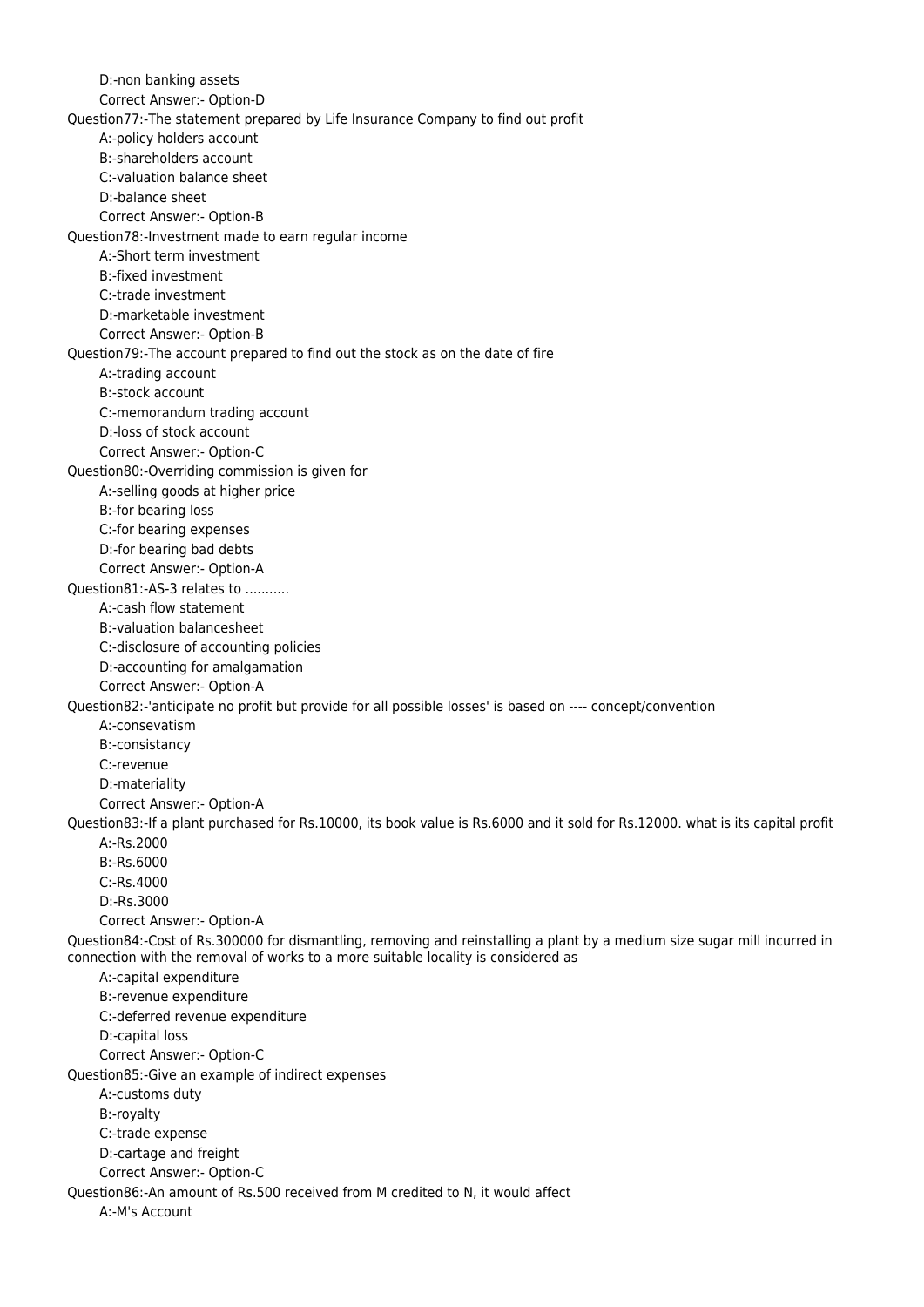B:-N's Account C:-Cash Account D:-Account of M& N Correct Answer:- Option-D Question87:-Which is the most appropriate method of depreciation for loose tools, livestock jigs etc A:-revaluation method B:-fixed installment method C:-depletion method D:-Diminishing balancing method Correct Answer:- Option-A Question88:-Goodwill is a ......... asset. A:-tangible B:-intangible C:-current D:-fluctuating Correct Answer:- Option-B Question89:-Excess of opening capital over closing capital denotes .......... A:-profit B:-loss C:-additional capital D:-lesser capital Correct Answer:- Option-B Question90:-Under stock and debtors system, loading in opening stock is credited in A:-stock account B:-debtors account C:-branch adjustment account D:-trading account Correct Answer:- Option-C Question91:-The unexpired discount for a banking company is A:-Income B:-expense C:-liability D:-none of the above Correct Answer:- Option-C Question92:-Statutory reserve created by a banking company as per Banking Regulation Act 1949 is  $A: -20%$  B:-25% C:-15% D:-10% Correct Answer:- Option-B Question93:-Cost of control of holding company account is credited with A:-revenue profit B:-capital profit C:-revenue loss D:-capital loss Correct Answer:- Option-B Question94:-In case of amalgamation, the liabilities which are not taken over by the new company are transferred to A:-Realization a/c B:-Partner's capital A/c C:-partner's current A/c D:-bank A/c Correct Answer:- Option-A Question95:-The debentures which do not carry any charge on assets of a company is called A:-naked debenture B:-registered debenture C:-bearer debenture D:-first debenture Correct Answer:- Option-A Question96:-Premium paid on the life policy of the proprietor is